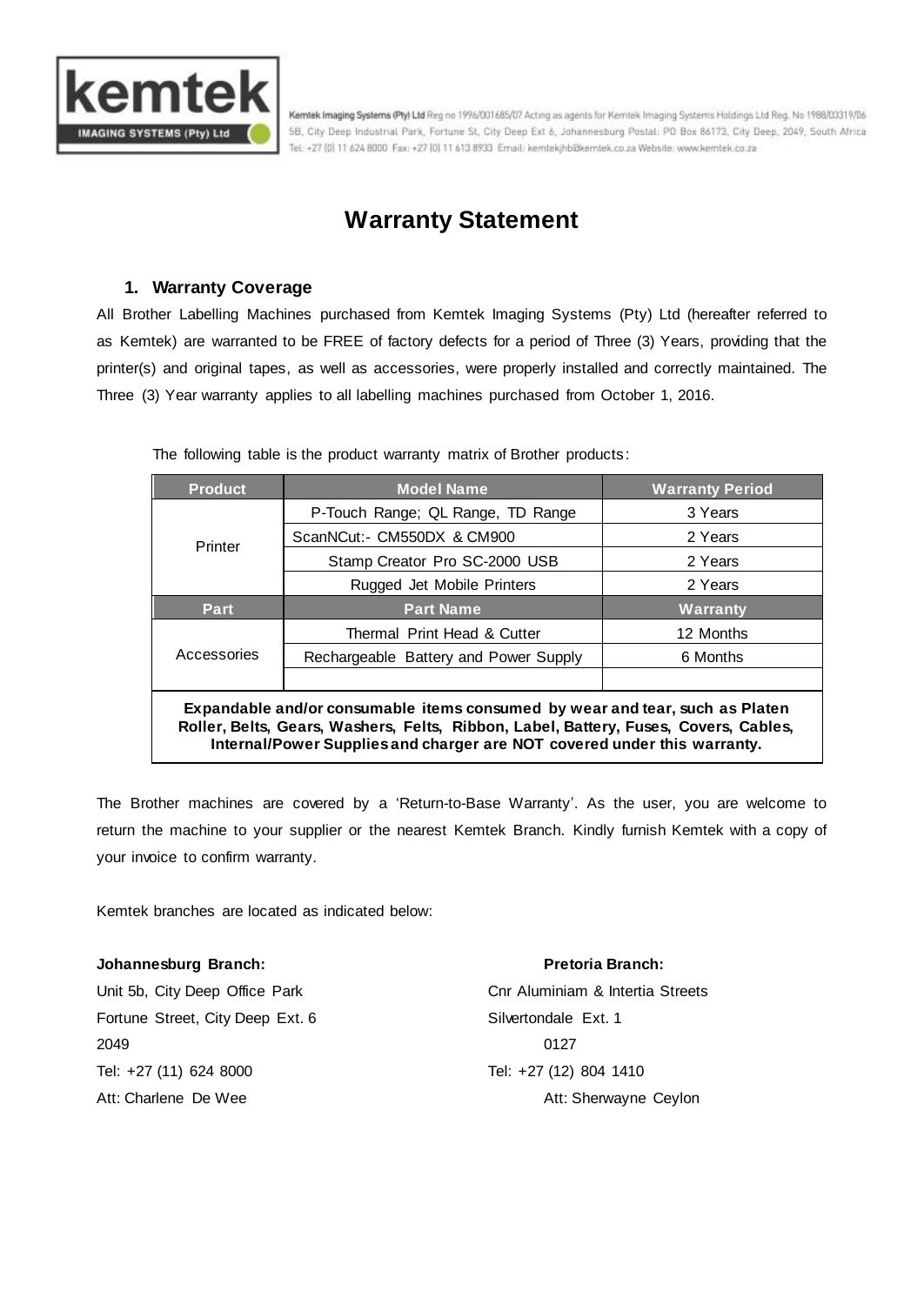Unit B, Parc du Mont **Unit 4, 66 Pickering Street** 20 Railway Road, Montague Gardens Newton Park 7441 6000 Tel: +27 (21) 521 9600 Tel: +27 (41) 364 3690/3 Att: Marius Minnie **Atties Atties Atties Atties Atties Atties** Atties Atties Atties Atties Atties Atties Atties

#### **Cape Town Branch: Port Elizabeth Branch:**

# **Durban Branch:**

Unit 3B, Westgate Industrial Park Stockville Road Mariannhill 3601 Tel: +27 (31) 700 9363 Att: John Wood

Should the print head have any signs of physical damage the warranty will be considered null and void. The warranty on the thermal print head covers pixel failure only. No liability will be entertained for consequential damage of a printhead that was incorrectly installed or poorly maintained.

# **2. Defective Products 2.1 Dead on arrival**

2.1.1 Kindly contact Kemtek immediately in the event that products are found to be defective at any time within the first **seven days** from date of invoice. Ensure that you have the item's serial number and invoice number available.

2.1.2. We shall, at our discretion, repair or replace such defective products (or the defective part) and only if a repair or replacement is not possible. We shall, at our discretion, refund the price of such defective products with all internal and external parts that were delivered.

2.1.3 On receipt of the returned defective product(s), if following the testing process the defective product(s) are found to be in good working order without defect, we will return the product(s) to you, the carriage, administration and testing costs will be for your account. If, when we examine the defective product(s), it is evident that the defect has arisen because of failure to the manufacturer's instructions as to the storage, installation, commissioning, use or maintenance of the product, or if you have altered the product without the written consent of Kemtek, then we reserve the right to refuse a repair, replacement or refund.